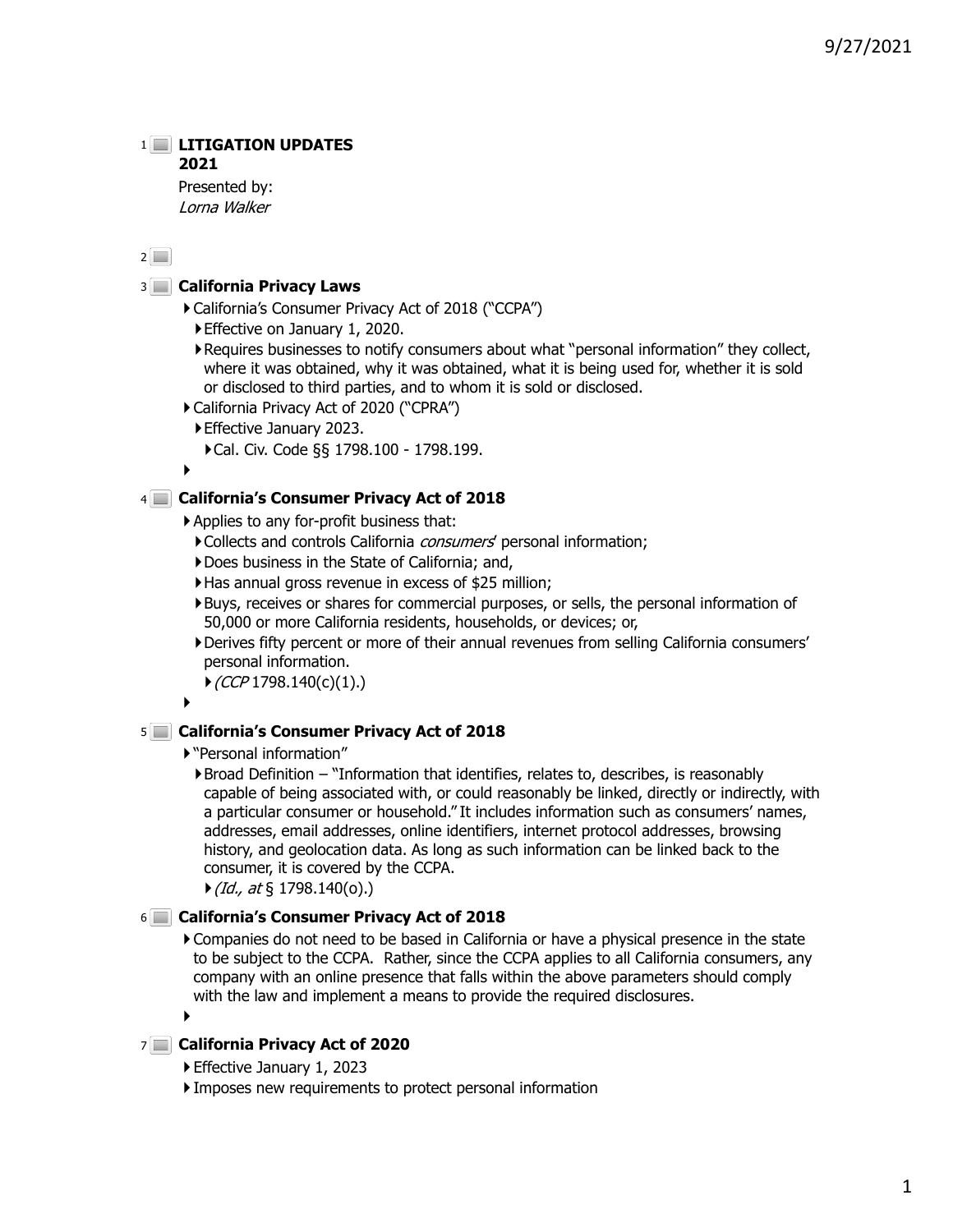- Creates a privacy enforcement agency the California Privacy Protection Agency
- Reduced the types of businesses affected to those who buy, sell, or share for business purposes the personal data of 100,000 or more consumers/households
- Expanded the coverage to joint ventures or partnerships, and each business that composes the joint venture or partnership

# ▶

# **California Privacy Act of 2020** 8

- Businesses must "reasonably" minimize data collection, limit data retention, and protect data security.
- Companies must conduct privacy risk assessments and cybersecurity audits and regularly submit them to regulators.
- Clarifies that consumers have the right to opt out of both the sale and *sharing* of personal information.
- Businesses must track a new category of data titled "sensitive personal information" and allow consumers to restrict the use and disclosure of this information to perform only services that are "reasonably expected by an average consumer."
	- Social security numbers, account log-ins, financial information, biometric data, health status, precise geolocation, contents of emails/texts, and race or ethnic origin.

# **California Privacy Act of 2020** 9

- Businesses must inform consumers whether their personal information is sold or shared at or before the point of collection and requires any covered business to inform consumers how long it intends to retain the personal information.
- Third parties, service providers, or contractors who receive personal information from a covered business must also comply with the privacy protections provided under the CPRA.
- Consumers can request that businesses correct inaccurate personal information and expands the right of no retaliation following an opt-out to employees, independent contractors, and employment applicants.

## $\blacktriangleright$

# **California Collection Agency Registration** 10

- As of January 1, 2022, any *debt collector* collecting on a consumer debt must be licensed in California – (Cal. Financial Code Section 100000 et. seq.)
	- Amended the Rosenthal FDCPA to require disclosure of license number

◦ "Consumer debt" or "consumer credit" means money, property, or their equivalent, due or owing, or alleged to be due or owing, from a natural person by reason of a consumer credit transaction. The term "consumer debt" includes a mortgage debt. The term "consumer debt" includes "charged-off consumer debt" as defined in Section 1788.50 of the Civil Code.

# **California Collection Agency Registration** 11

Applies to any person acting in California if the person is located in this state and is seeking to collect from a debtor that resides inside or outside the state, or is located outside of the state and is seeking to collect from a debtor that resides in this state.

 $\blacktriangleright$ 

# **California Collection Agency Registration** 12

- Includes attorneys
- Includes debt buyers
- Includes original creditors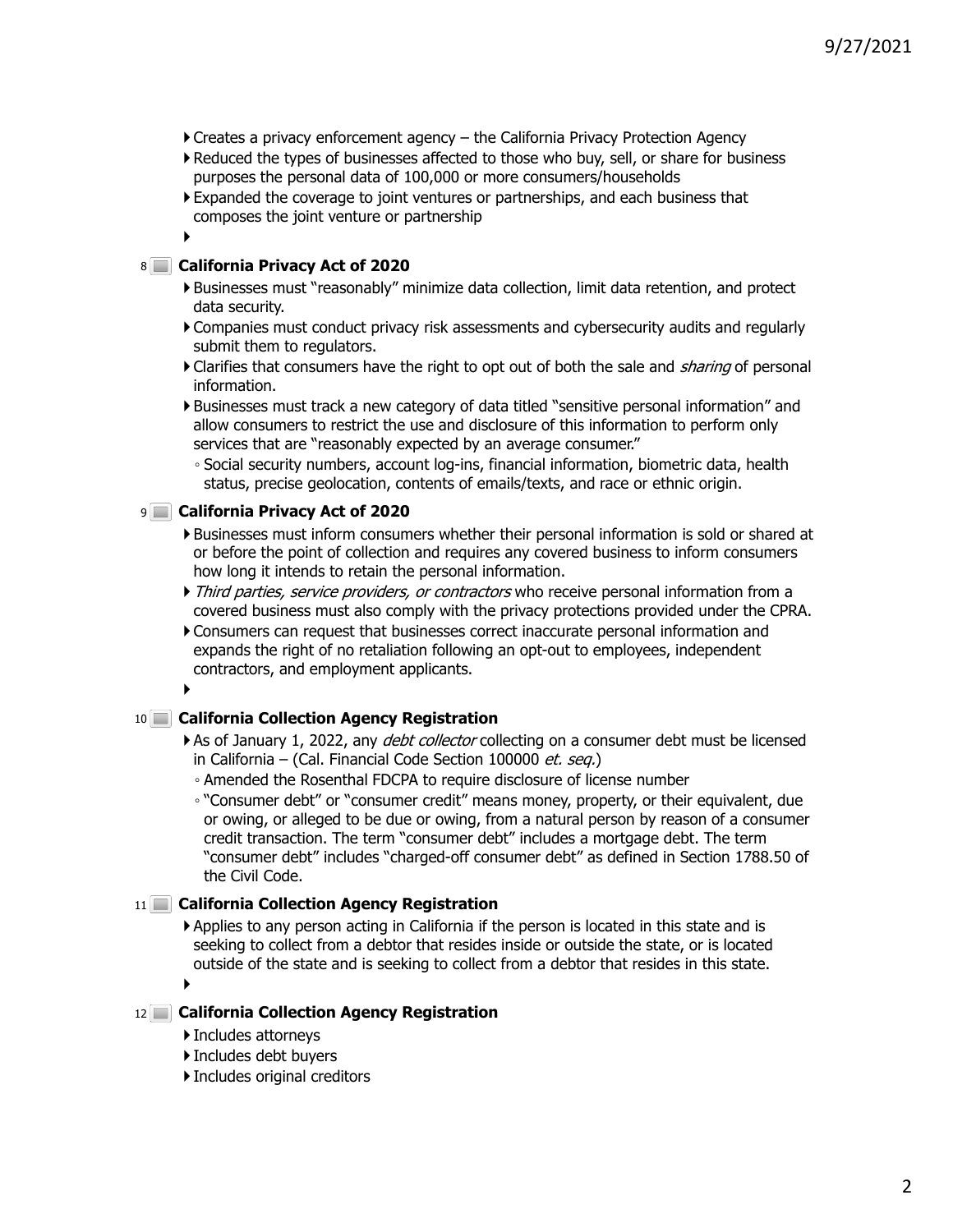- "Debt collector" means "any person who, in the ordinary course of business, regularly, on the person's own behalf or on behalf of others, engages in debt collection."
- "Debt collection" means any act or practice in connection with the collection of consumer debt."
- Does not apply to commercial debt

# 13 **Registration Information**

- California DFPI website:
	- https://dfpi.ca.gov/debt-collectors-faq/
- Application-Nationwide Licensing System (NMLS)
	- https://mortgage.nationwidelicensingsystem.org/slr/PublishedStateDocuments/CA-DFPI\_Debt\_Collection\_License\_Company\_New\_Application\_Checklist.pdf
	- Must include a sample of the initial consumer debt validation letter required by 15 U.S.C. § 1692g that the licensee will use in correspondence with California consumers.
	- Must go through a criminal background and credit check.
- Surety Bond minimum amount of \$25,000
	- Payable to the Commissioner of the California Department of Financial Protection and Innovation (CA-DFPI) and issued by an insurer authorized to do business in California.

# **Fees** 14

- Initial Fees:
	- \$350.00 application fee
	- \$150.00 investigative fee
- Annual Fee:

◦ Each licensee will be required to pay an annual fee, representing the debt collector's "pro rata share of all costs and expenses reasonably incurred in the administration of [the Act], as estimated by the commissioner, for the ensuing year and any deficit actually incurred or anticipated in the administration of [the Act] in the year in which the annual fee is levied."

# **Annual Reports** 15

- Due on or before March 15
- Must disclose the following:
	- The total number of California debtor accounts purchased or collected on in the preceding year;
	- The total dollar amount of California debtor accounts purchased in the preceding year;
	- The face value dollar amount of California debtor accounts in the licensee's portfolio in the preceding year;
	- The total dollar amount of California debtor accounts collected in the preceding year, and the total dollar amount of outstanding debt that remains uncollected;
	- The total dollar amount of net proceeds generated by California debtor accounts in the preceding year;
	- Whether or not the licensee is acting as a debt collector, debt buyer, or both; and
	- The case number of any action in which the licensee was held liable by final judgment under the Rosenthal Act (Cal. Civ. Code §§ 1788 et seq.) or the California Fair Debt Buying Practices Act (Cal. Civ. Code §§ 1788.50 et seq.).
- ь

# 16 **Recent Case Law**

- ▶ Bankruptcy
	- Purdue Pharmacy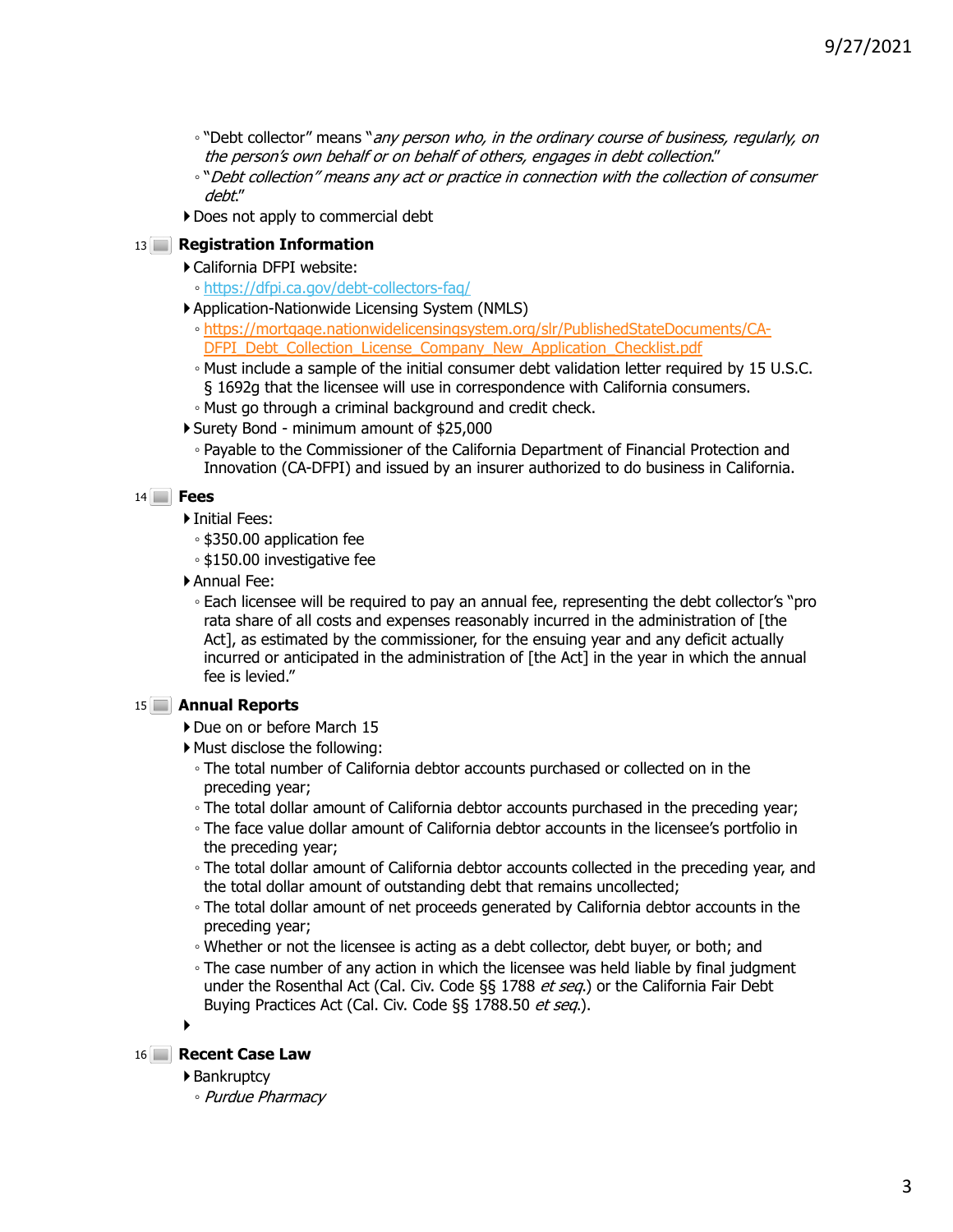- US Trustee challenged the constitutionality of Third Party Releases
- Rosenthal FDCPA
	- Best v Ocwen Loan Servicing, LLC, 2021 WL 2024716 (64 Cal.App.5th 568 (2021) cert. for partial publication.)
		- Rosenthal Act applies to non-judicial foreclosures
		- Relied on Abduskey v McCarthy & Holthus LLP, 139 S. Ct. 1029 (2019)

### **Statute of Limitations** 17

▶ No tolling for out of state debtors

◦ (Arrow Highway Steel, Inc. v. Dubin (2020) 56 Cal. App. 5th 876, 880–8, review denied (Feb. 10, 2021).)

### **Causes of Action** 18

A judgment creditor of a suspended corporation can sue that corporation's debtors in a creditor's suit

◦ (Wanke, Industrial, Comm'l, Residential, Inc. v. AV Builder Corp. (2020) 45 Cal.App.5th 466, 477.)

### **Service of Process** 19

- Parties may agree to waive formal service of process in favor of informal service of process so that Hague Convention's requirements for service of process abroad do not apply
	- (Rockefeller Tech. Investments (Asia) VII v. Changzhou SinoType Tech. Co. (2020) 9 Cal. 5th 125, 144-45.)

#### **Demurrers** 20

◦

▶ Burden on Plaintiff to show complaint can be amended

- Denial of leave to amend affirmed where plaintiff "proffered no *specific* amendments to the trial court"
- Plaintiff must offer details on how amendment would cure defects
	- (Reeder v. Specialized Loan Servicing LLC (2020) 52 Cal.App.5th 795, 805.)

#### **Attorney Fees/Costs** 21

- In uncontested default cases, a party is not entitled to additional costs and fees for postjudgment motions
	- Except where a default is vacated and a case is further litigated, attorney fees for that portion may be awarded even if default is later reinstated
		- $\cdot$  (*Vincent v. Sonkey* (2020) 59 Cal.App.5<sup>th</sup> 160.)
- Civil Code Section 1717
	- Applies to a post-judgment, independent action to deem an entity an alter-ego
	- (MSY Trading Inc. v. Saleen Automotive, Inc. (2020) 51 Cal.App.5th 395, 402-03.)
	- Does it apply to a post-judgment motion?

#### **Attorney Fees** 22

▶ Fee Splitting

◦ Written acknowledgement of a notice is not consent

- $\cdot$  ((Reeve v. Meleyco (2020) 46 Cal.App.5<sup>th</sup> 1092, 1098-99.)
- Quantum Meruit
	- May be recoverable, but must be brought in two years
	- $\cdot$  (Id., 1101.)

.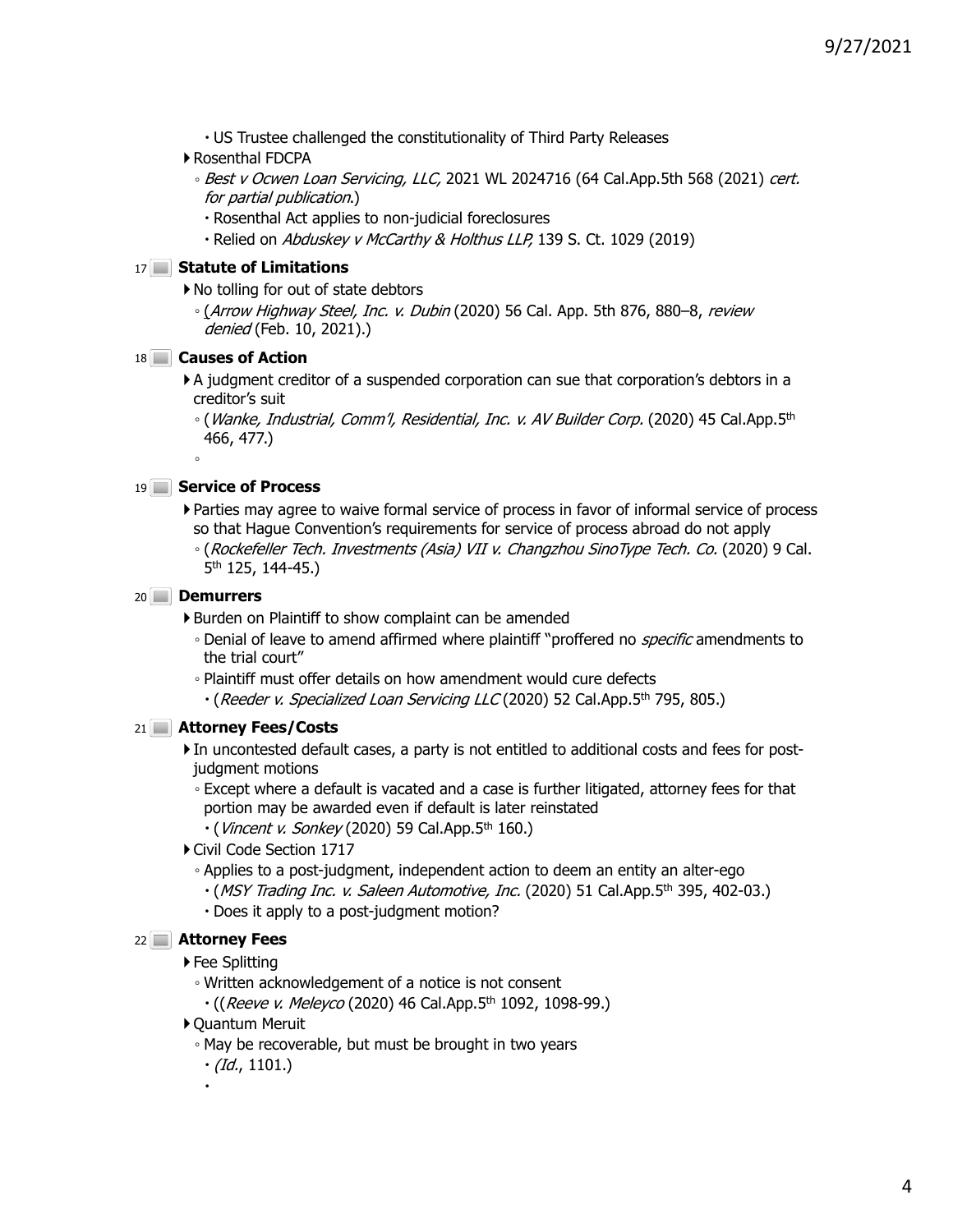# 23 **Relief from Judgment**

- Motion to Vacate for Lack of Actual Notice
	- Motion under CCP 473.5 is timely if defendant only discovers default well after entry and where subsequent delay is result of "subterfuge" designed to mislead defendant as to which party was sued
	- (Luxury Asset Lending, LLC v. PhiladelphiaTelevision Network, Inc. (2020) 56 Cal.App.5th 894, 908-10.)
- Judgment versus Default
	- If motion is to vacate judgment only, court should vacate default also if moving papers are clear that the moving party seeks to have default set aside also
	- $\cdot$  (*Id.*, at 909.)
	- CCP 473.5 provides:
		- "The notice of motion shall be served and filed within a reasonable time, but in no event exceeding the earlier of:(i) two years after entry of a default judgment against him or her; or (ii) 180 days after service on him or her of a written notice that the default or default judgment has been entered."

# 24 **Relief from Judgment**

◦

- Diligence required
	- 9 month delay precludes relief
		- $\cdot$  (Kramer v. Traditional Escrow, Inc. (2020) 56 Cal.App.5<sup>th</sup> 13, 37-38.)
- Grounds for relief
	- A party's own negligence precludes relief
		- $\cdot$  (*Id.*, at 29.)

 Here, defendant refused to participate in suit or provide notice of new address resulting in their failure to receive complaint

# **Discovery** 25

Attorney work production doctrine may include identity of non-testifying expert

- (Curtis v. Sup.Ct. (California Employment Lawyers Ass'n) (2021) 62 Cal.App.5th 453.)
- Electronically-stored information
	- Orders for production may be conditioned on payment of costs
	- $\cdot$  (Hooked Media Group, Inc. v. Apple Inc. (2020) 55 Cal.App.5<sup>th</sup> 323, 338-39.)
- ▶ Depositions
	- Remote depositions permitted
		- $\cdot$  (Cal. Civ. Proc. Code § 2025.310(a), (b).)

# **Appeal** 26

Time to file appeal is not extended by motion for reconsideration ◦ (*Marshall v. Webster* (2020) 54 Cal.App.5<sup>th</sup> 275, 284.)

# **Enforcement** 27

# Receiverships

- Appointment of a receiver ordinarily may not be used to enforce a simple money judgment and is reserved for exceptional circumstances when the judgment debtor's conduct makes a receiver necessary.
	- (Medipro Med. Staffing LLC v. Certified Nursing Registry, Inc. (2021) 60 Cal.App.5th 622, 628-629.)
- Real Property Levy: